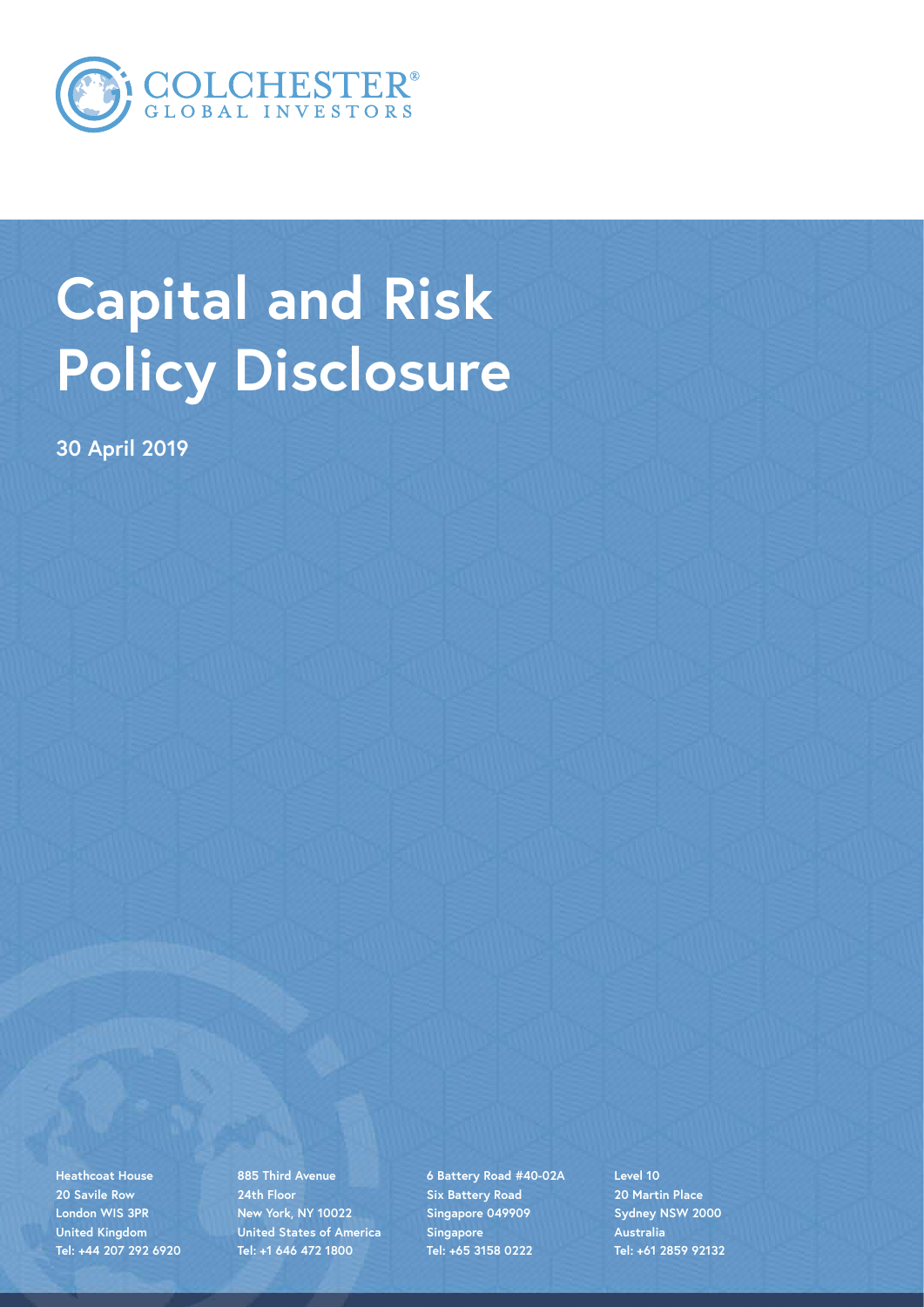

#### **Introduction**

The EU's Capital Requirements Directive ("CRD") has been implemented in the UK through the rules established by the Financial Conduct Authority ("FCA") in its Handbook of Rules and Guidance for regulated firms. The CRD created a regulatory capital framework consisting of three "pillars":

- Pillar 1: sets out the minimum capital requirements for credit, market and operational risk;
- Pillar 2: requires regulated firms, and the FCA, to take a view on whether additional capital should be held against capital risks not covered by Pillar 1; and
- Pillar 3: requires regulated firms to publish certain information on their risk management objectives and policies and on their capital resources.

The disclosures in this document are made in respect of Colchester Global Investors Limited ("Colchester") in compliance with the rules and guidance set out in the FCA Handbook and in accordance with Colchester's disclosure policy. The information contained here is current as at April 30, 2019 unless otherwise indicated and has been prepared on a consolidated basis. This disclosure has been subject to internal review but has not been verified by external auditors.

### **Note on Disclosure**

The FCA rules provide that one or more of the required disclosures may be omitted if the information is believed to be immaterial. Materiality is based on the criteria that the omission or misstatement of material information would be likely to change or influence the assessment or decision of a user relying on that information for the purposes of making economic decisions. The rules also permit one or more of the required disclosures to be omitted where the information is regarded as proprietary or confidential. Proprietary information is that which if it were shared would undermine a firm's competitive position. Information is considered to be confidential where there are obligations binding a firm to confidentiality with customers or counterparties. Where a disclosure is considered to be immaterial or has been omitted, on the grounds that the information is either proprietary or confidential in nature, this has been stated in the relevant section below.

### **The Firm**

Colchester is an independently-owned firm providing discretionary investment management services to institutional clients on a separate account basis or through commingled funds established and operated by Colchester. The business is managed by a small team of investment professionals, three of whom are executive directors. The Board is joined in its quarterly meetings by a non-executive director.

#### **Risk management**

The FCA requires that a regulated firm manage a number of different categories of risk including credit, market, business, operational and liquidity risk.

**Credit risk:** this refers to the potential risk that arises from clients or counterparties failing to meet their obligations as they fall due. Colchester has adopted a standardised approach to credit risk. The firm's credit risk is limited to unpaid sales ledger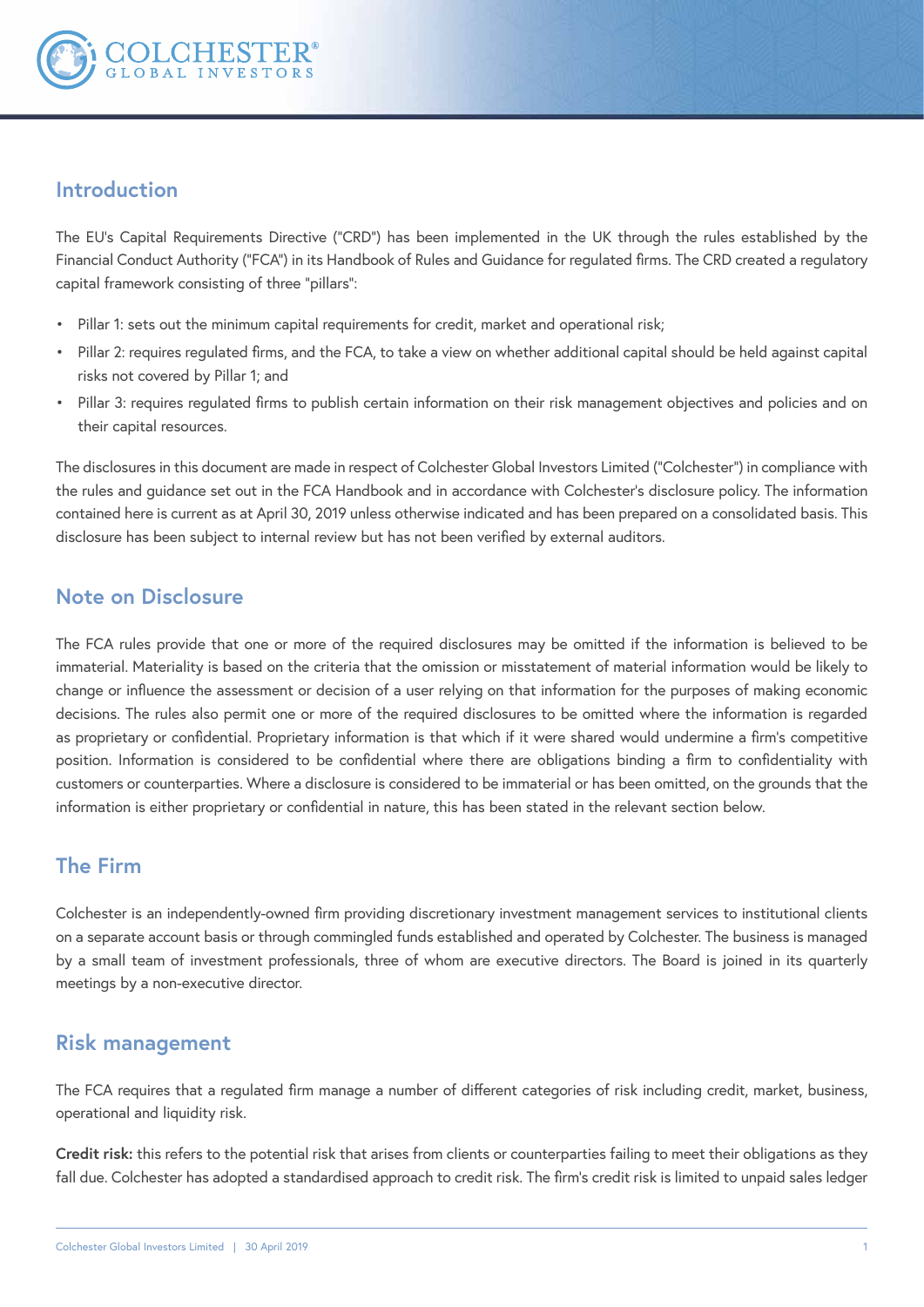

invoices plus fee accruals and prepayments. Provision for the non-payment of fees is governed by the agreements in place with clients, the terms of which are subject to confidentiality clauses. Credit risk arising in relation to prepayments is not considered material for the purposes of this disclosure.

**Market risk:** this refers to the risk that the value of, or income arising from, assets and liabilities varies as a result of changes in interest rates, exchange rates or other market prices. Colchester has no trading book, does not invest in commodities and its market risk under Pillar 1 is therefore limited to that arising from foreign exchange fluctuations due to some assets and liabilities being denominated in currencies other than sterling. Assets denominated in currencies other than sterling include Colchester's investments in the shares or units of the commingled funds it operates. Colchester does not actively seek foreign exchange exposures.

**Business risk:** this refers to the risk that a firm may not be able to carry out its business plan or desired strategy and could, as a result, incur higher than expected costs or suffer losses. The principal business risks facing Colchester are:

- **Legal and regulatory risks:** Colchester is subject to direct regulation in South Africa, the United Kingdom and the United States of America in its provision of investment management services, as well as being exempt from regulation in a number of other jurisdictions. The regulatory standards applicable to the business are subject to continuous revision arising from legislative changes including those arising from the introduction of new and amended European Directives. Compliance imposes costs and failure to comply with applicable regulation could materially affect Colchester's ability to operate. The Board is closely monitoring developments with respect to the UK's planned exit from the European Union.
- **Performance risks:** Colchester's attractiveness to new clients is largely dependent on an established performance track record. A significant or prolonged downturn in relative performance could materially affect Colchester's ability to attract new business or to retain existing clients.
- **Key man risk:** Colchester's investment management process relies on the involvement of a small number of key investment professionals. The loss of more than one of these individuals could materially impact Colchester's ability to continue to meet client expectations.

**Operational risk:** this refers to the risk of loss, or breach of contractual requirements, resulting from inadequate or failed internal processes, people or systems; human error; or, other external factors. This includes the risk of loss or breach arising from the inadequate supervision of third party service providers. Financial and/or reputational damage to the firm may arise through an operational failure or error. Compensating control and review procedures have been implemented where material risks of such losses exist and Colchester has in place professional indemnity insurance of an amount customary in the industry taking into consideration the size and nature of the business, its customers and assets under management. Colchester is not required to calculate an operational risk capital requirement.

**Liquidity risk:** this refers to the risk that a firm may have insufficient liquid resources to cover cash flow imbalances or fluctuations in funding and be unable to meet its obligations as they fall due. Colchester maintains assets in liquid form in such proportion and composition as will always enable it to meet its liabilities as they arise and in practice the business has little liquidity risk.

Colchester's risk management framework focuses principally on the business and operational risks described above. The firm's risk management process consists of a cycle of risk identification and assessment, control evaluation and action planning, action completion, measurement and reporting, monitoring and assurance and board level review. The process runs typically on an annual cycle but is embedded in existing governance structures with the close involvement of senior management and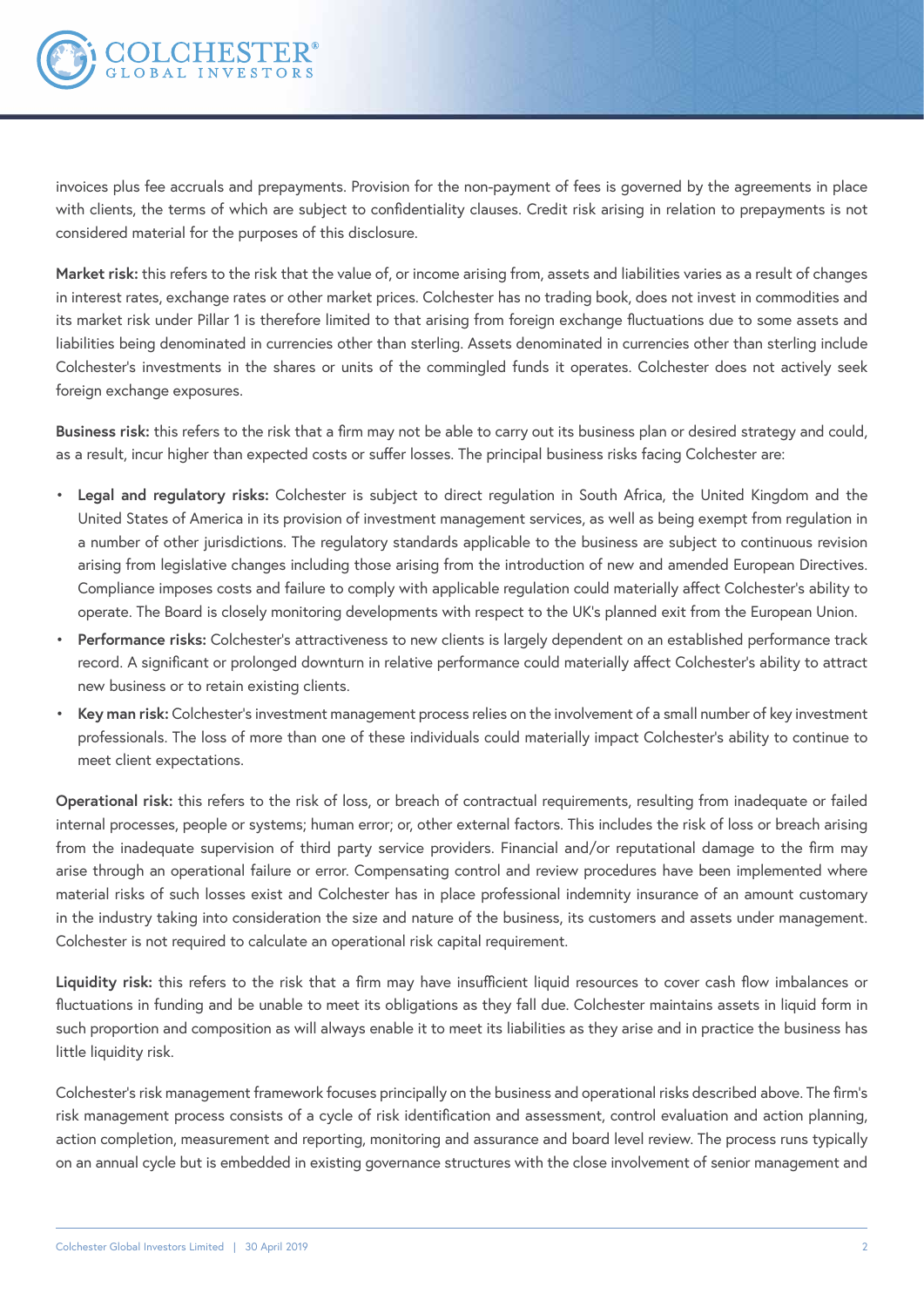

does not operate in isolation. Reporting to senior management on risk management issues is the responsibility of the firm's Business Risk Committee which meets on a quarterly basis and comprises key members of the firm's management involved in investment management, operations, marketing & client services, compliance and finance.

## **Capital Resources**

Colchester's firm and group capital resources are set out below. In accordance with GENPRU 2.1.45R (calculation of variable capital requirement for a BIPRU firm), Colchester's capital requirement is determined as being the higher of its fixed overhead requirement and the sum of its credit risk and market risk capital requirements.

| <b>Capital Resources</b>          |                                     | Firm<br>£'000 | Group<br>£'000 |  |  |
|-----------------------------------|-------------------------------------|---------------|----------------|--|--|
| Tier 1                            | Ordinary Share Capital              | 1,280         | 1,280          |  |  |
|                                   | <b>P&amp;L Reserves</b>             | 16,809        | 22,328         |  |  |
| <b>Deductions</b>                 | Material Holdings<br>(Subsidiaries) | (499)         |                |  |  |
| <b>Total Capital Resources</b>    |                                     | 17,590        | 23,608         |  |  |
| <b>Capital Requirement</b>        |                                     |               |                |  |  |
| Pillar 1                          | Credit Risk Capital<br>Requirement  | 3,600         | 3,972          |  |  |
|                                   | Market Risk Capital<br>Requirement  | 2,302         | 2,549          |  |  |
| Pillar <sub>2</sub>               | PI insurance excess                 | 1,151         | 1,151          |  |  |
| <b>Total Capital Requirement</b>  |                                     | 7,053         | 7,671          |  |  |
| <b>Surplus Capital Resources</b>  |                                     | 10,538        | 15,937         |  |  |
| <b>Fixed Overhead Requirement</b> |                                     | 3,611         | 3,439          |  |  |

### **Compliance with rules in BIPRU and Pillar 2**

The Board has prepared an assessment of capital adequacy (Internal Capital Adequacy Assessment Process document or "ICAAP") in accordance with CRD Pillar 2 requirements set out in BIPRU 2.2 of the FCA Handbook and taking into consideration the principal risks and uncertainties set out above. The ICAAP process involves separate consideration of risks to firm capital combined with stress testing using scenario analysis. Impact is assessed by modelling changes in income, expenditure and capital caused by the crystallisation of a number of identified potential risk events over a four-year time period, including appropriate consideration of interest rate risk.

Colchester's has allocated a Pillar 2 capital amount in addition to the firm's Pillar 1 requirement that is equivalent to the excess that can be applied by the insurance policies maintained by the firm. Otherwise the amount of capital that is believed to be adequate against the risks identified. has been assessed as being less than the firm's Pillar 1 capital requirement.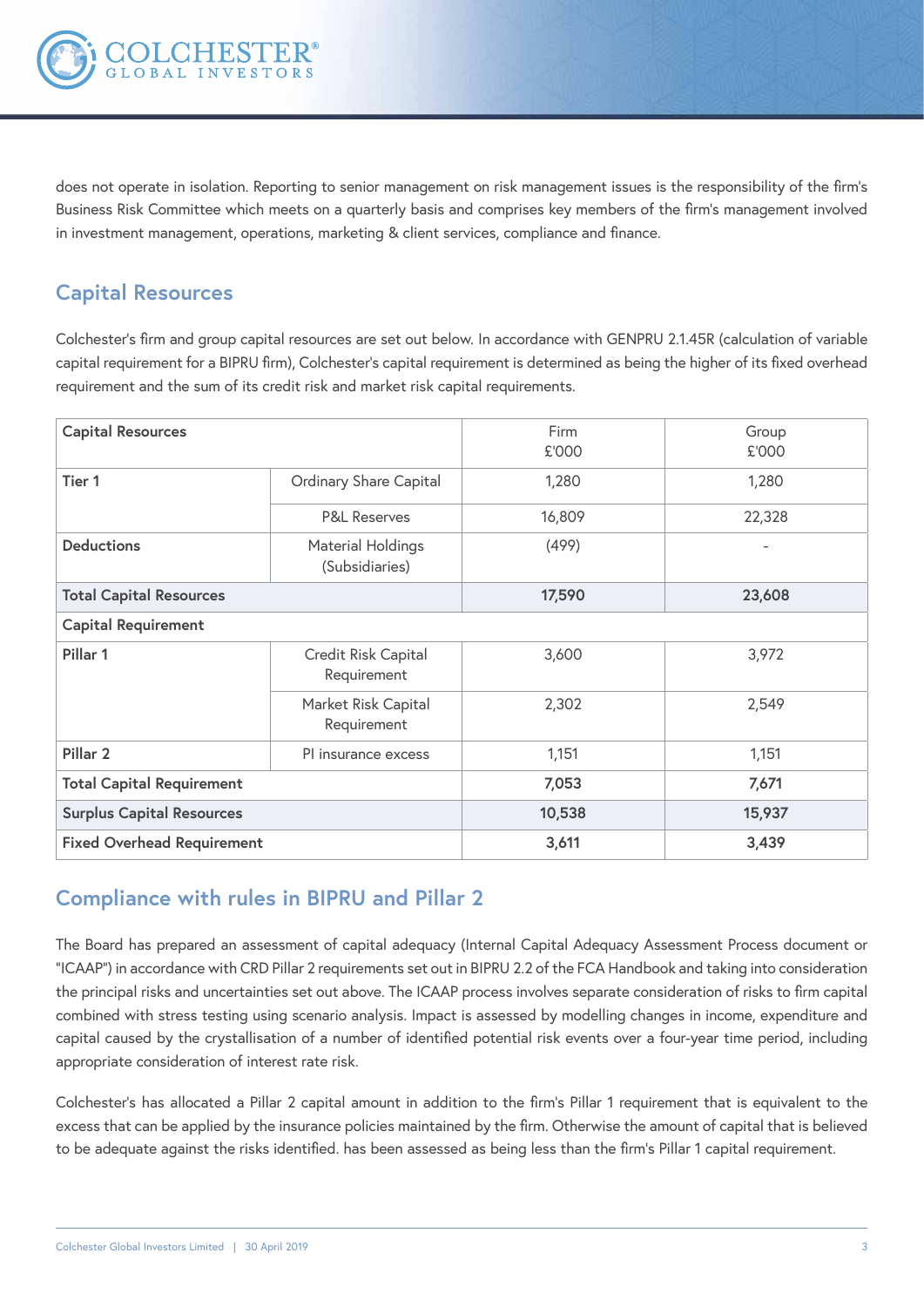

# **Credit Risk Capital Requirement**

Colchester has adopted the standardised approach to calculating relevant components of the credit risk capital requirement as 8% of total risk-weighted exposures.

The components of the credit risk capital requirement for the group as at 30th April 2019 are set out in the following table:

|                          | Exposure {£m) | Average Risk<br>Weight | <b>Risk Weighted</b><br>Exposure {£m) | <b>Risk Weighted</b><br>Exposure at 8% |
|--------------------------|---------------|------------------------|---------------------------------------|----------------------------------------|
| Investments              | 20,024        | 100%                   | 20,024                                | 1,602                                  |
| Debtors/Fee Accruals     | 19,700        | 100%                   | 19,700                                | 1,576                                  |
| Cash                     | 38,881        | 20%                    | 7,776                                 | 622                                    |
| <b>Fixed Assets</b>      | 920           | 100%                   | 920                                   | 74                                     |
| <b>Business Deposits</b> | 59            | 50%                    | 30                                    | 2                                      |
| Other                    | 1,200         | 100%                   | 1,200                                 | 96                                     |
| <b>Total</b>             | 80,783        |                        | 49,649                                | 3,972                                  |

### **Market Risk Capital Requirement**

The Pillar 1 position risk requirement ("PRR") for foreign exchange exposures is calculated in accordance with BIPRU 7.5 Foreign Currency PRR. Total Foreign Exchange PRR at 30th April 2019 for the group is £2,549m.

### **Non-trading book exposures in equities**

Disclosures in relation to these are considered immaterial under BIPRU 11.3.5R (Exemption from disclosure; Materiality) as any investment in equities is made for strategic purposes only and is limited to investment in wholly-owned subsidiaries and holdings in commingled funds established and operated by Colchester or its subsidiaries. Full disclosure of the extent of these investments and of the accounting techniques and valuation methodologies employed are disclosed in Colchester's audited annual report and accounts.

### **Remuneration Policy Disclosures**

Colchester is a limited licence firm and subject to the FCA's "General Guidance on Proportionality: The BIPRU Remuneration Code (SYSC 19C) & Pillar 3 Disclosures on Remuneration (BIPRU 11)". Colchester is a full scope Alternative Investment Fund Manager (AIFM) and so is subject to the AIFMD rules (SYSC 19B) as well as the BIPRU rules. The FCA states that adherence to SYSC 19B can be taken as evidence of adherence with SYSC 19C.